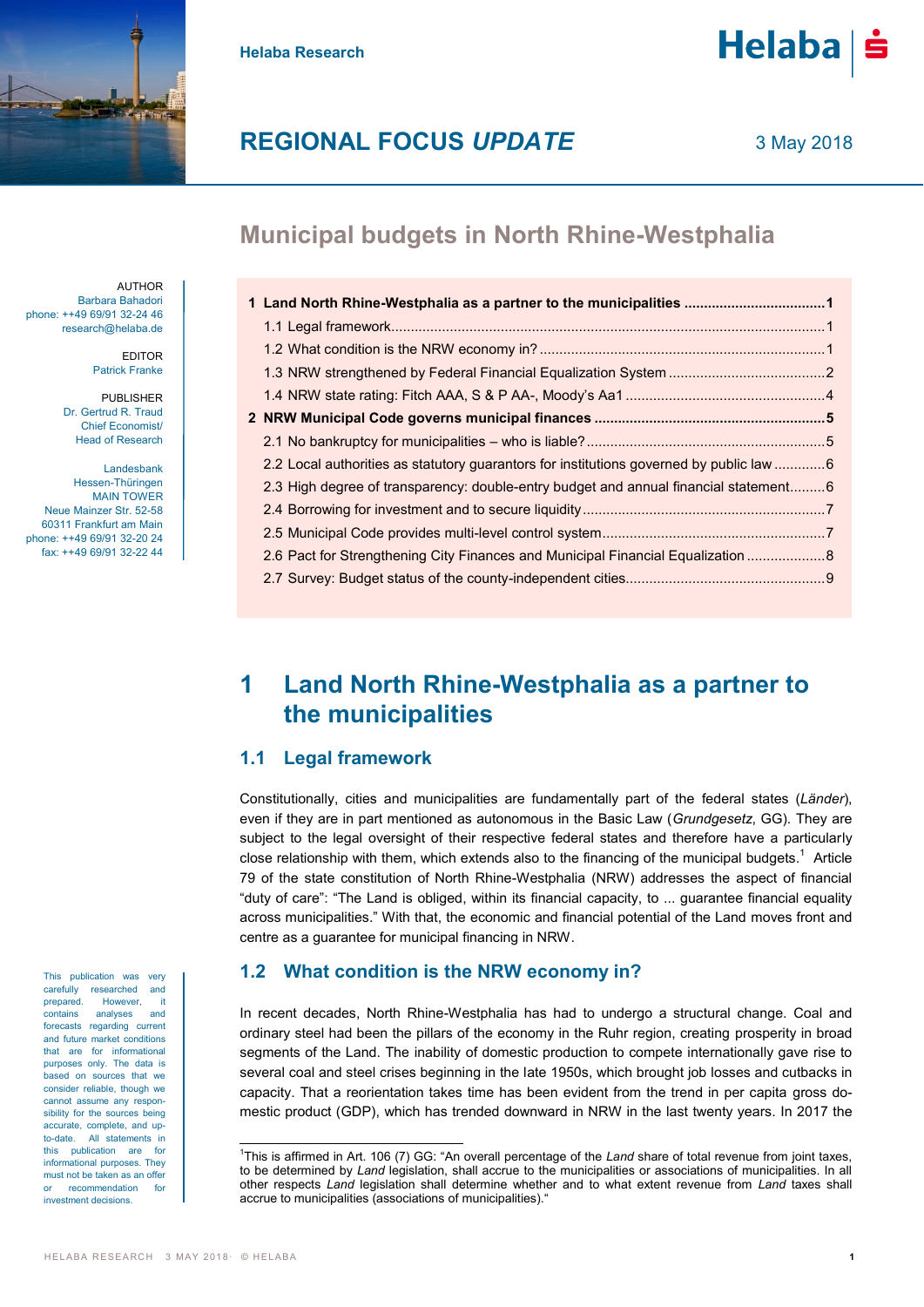GDP per capita was slightly below the national average at 97.6 %. If one uses the *Länder* of the former West Germany as the basis of comparison, NRW was at 92.4 % of the average per capita output.

#### Improvement at the labor market

The decline of the mining industry did not leave the labour market in North Rhine-Westphalia unaffected. For a long time, the unemployment rate has been noticeably higher than the average for West Germany, and since 2005 also higher than the level for Germany as a whole. Still, the manufacturing-driven economic upswing between 2006 and 2008 was felt on the NRW labour market, as unemployment dropped from 12.0 % to 8.5 %. However, the economic and financial crisis, as well as the following recovery, widened the gap to the national average, with the result that average unemployment rate of 7.4 % in 2017 was above the nationwide average of 5.7 % and the West German average of 5.3 %. Nevertheless, the NRW rate joined the general downward trend and in the first four month of 2018 the unemployment rate was 0.4 percentage point lower than in 2017.





North Rhine-Westphalia: growth near average Unemployment rate in NRW: Improvement continues



Sources: Bundesagentur für Arbeit, Helaba Research

German GDP growth rate  $2017: 2.2 \%$ (not working day adjusted) The recovery in 2014 made for a remarkable increase of the growth rates to 1.7 % and 1.9 % in NRW and in Germany respectively. The economic recovery continued in Germany in 2015 and in 2016, growth rates of 1.7 % and 1.9 % were achieved. In 2015 North Rhine-Westphalia couldn't keep up (+1.1 %). In the last years the development in Germany was mainly driven by domestic consumption, which was growing dynamically in particular due to higher real wage increases. The investment in equipment and buildings also increased. Both should count for NRW, too. So in 2016 and 2017 the economic growth in North Rhine-Westphalia (1.6 % and 1.7 %) was approaching the average.

### <span id="page-1-0"></span>**1.3 NRW strengthened by Federal Financial Equalization System**

In principle, tax revenues are supposed to finance the state's functions. However, the size of these revenues can fluctuate considerably with the economic cycle, which makes budget planning more difficult.

Expanding tax revenues

Between 2006 and 2008, revenues from tax sources in Germany were gushing, with growth rates of up to 10 %. And while tax revenues did not dry up in the crisis year 2009, their volume shrank by 6.6 % over the previous year. The tax reservoir was refilled a little in 2010, and in 2011 the tax revenues even rose with a growth rate of 8 %. With the weaker economic impulses in 2012 and 2013, tax revenues also expanded more moderately. Since 2014 tax growth rates accelerated up to 3.9 %, 4.6 %, 4.8 % and 4.1 %, respectively.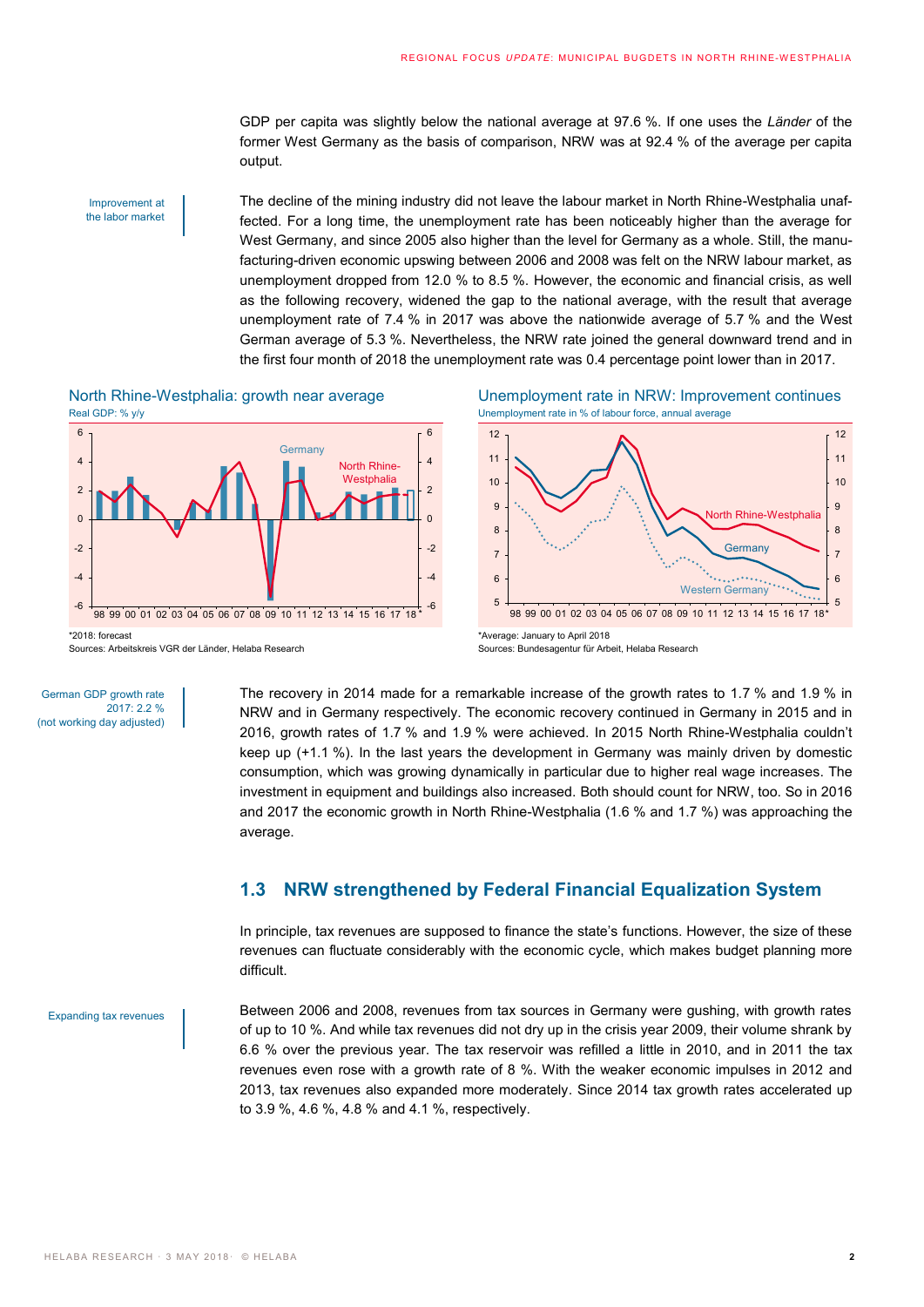## Tax receipts rising since 2011 **Income tax – most important tax for the Land NRW**



Sources: Bundesfinanzministerium, Finanzministerium NRW, Helaba Research





Since 2011 the federal state of NRW has recorded a rise in tax revenues, like the rest of Germany. They are North Rhine-Westphalia's main source of financing: 79 % of the state's revenue is taxes, among which the income tax is the most important. In Germany, the apportionment of taxes between the federal government and the *Länder* is an integral part of federalism in action. This is why the *Länder* have adequate financial resources at their disposal, over the use of which they are able to decide largely on their own. The actual apportionment of tax receipts takes place in five steps, the goal of which – alongside the idea of federalism – is also a certain balancing of receipts between the *Länder*.

Vertical tax distribution

In a first step, the types of taxes are divided up between the levels of regional bodies. The *Länder* as a whole receive 42.5 % of income tax receipts, 50 % of the corporate tax take, and 44 % of the VAT. The federal states and the municipalities are allowed to keep those taxes that are identified as purely state or municipal taxes.

The second step involves the distribution of the income tax and corporate tax shares among the *Länder* according to the place of residence and the location of the business premises, respectively. The receipts from income, corporate, and state taxes per capita in NRW are now 4 % below the national average.

Horizontal distribution of VAT revenues

The third step concerns the VAT. At least 75 % of the state's share of the VAT is distributed according to population size. The rest is given as the so-called supplemental share to those *Länder* whose per capita receipts from the income tax, the corporate tax, and the state taxes are below the average of the federal states. The distribution of the VAT thus already has the effect of financial equalization, because it brings about a convergence of the tax receipts of the *Länder*. Through it the tax receipts of *Länder* with low revenues are massively boosted, which is especially beneficial to the new federal states. Their financial strength per capita (including municipal fiscal capacity) is lifted from 60 % to 87 % of the national average.

NRW hardly profits from this, because its revenue situation after the first two steps in the distribution. Given a share of population of 22 %, the inhabitants of NRW contribute a significant amount to German VAT revenue. As part of the VAT distribution system, NRW accounted for € 2 billion which is 24 % of the total volume of VAT distribution. In the meantime, however, it also receives supplementary shares of  $\epsilon$  1.3 billion. So the financial strength per capita of NRW amounts to 94 % of the national average which is only a small difference compared with its situation before the distribution of the VAT.

Länder financial equalization system The fourth step is the *Länder* financial equalization between the federal states in that financially strong states have to surrender their above-average tax receipts up to a certain percentage to "poorer" states. The exact level of the equalization allocation to a financially weak state depends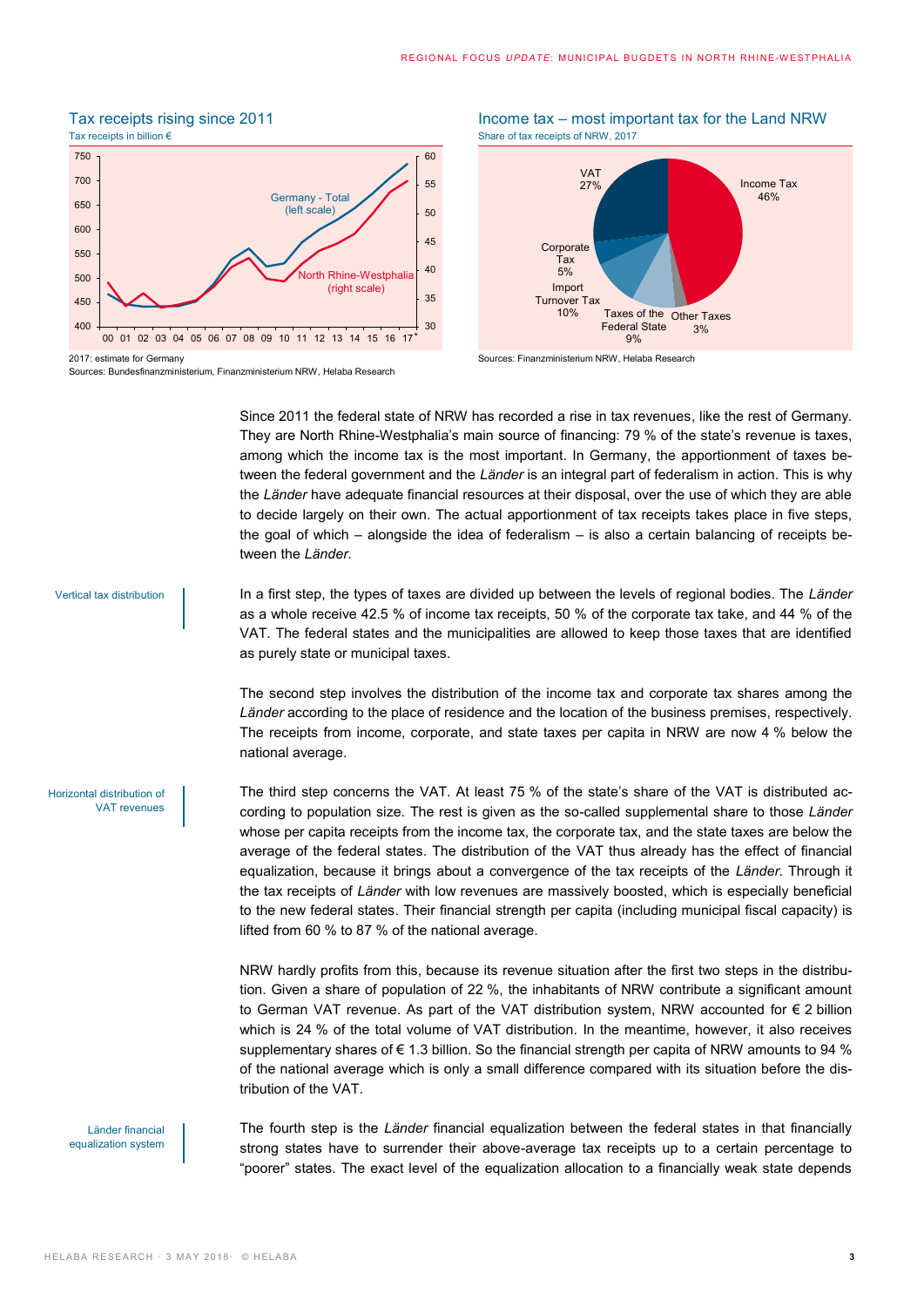on the degree to which its financial strength per (notional) inhabitant<sup>2</sup> falls below the average financial strength per inhabitant. The gap to the average is partially, but not completely, closed.

Since 2010, NRW, because of its financial situation, has not been among the payer states in the Federal Financial Equalization System. It now receives assistance, which creates some kind of compensation for the weaker financial strength arising from the distribution of the VAT. In 2016 and 2017 NRW received payments from the Federal Financial Equalization System, reaching € 1,107 million and € 1,243 million, respectively. Per capita this is still a quite low amount. With it, financial strength per capita rose slightly to 95.8 % of the national average, comparable to the neighbouring state of Lower Saxony.



NRW: From a payer state to a recipient state  $N$ RW: financial strength slightly below average Federal Financial equalization System: funds paid and received in million  $\epsilon$  Financial strength per inhabitant in % of nation Federal Financial equalization System: funds paid and received in million €



96 94 96 94



**Supplementary** federal grants

Since 2010 NRW benefits from the fifth step, the supplementary federal grants. In almost every year the amount was higher. In 2017 the federal government payed about € 670 million to NRW, but per capita this was still below the average. It shares that fate with most of the West German federal states. That is the intent of the Federal Financial Equalization System: The federal supplemental grants, especially those for special needs in the new federal states, are supposed to put the "poor" states into a position – for example, through investment – to catch up with the "rich" states.

However, the system as a whole secures the funding of all federal states, so that they can make ends meet with careful budget management. In the past, even budget emergencies – as in the case of Saarland and Bremen – could be cushioned through federal supplemental grants.

From 2020, the fourth step, that is, the Länder financial equalization between the federal states, will be omitted. However, in order to ensure that no state has financial losses, the federal government provides additional resources and the VAT distribution is modified. Model calculations lead to the conclusion that NRW should benefit from the adjustments.

### <span id="page-3-0"></span>**1.4 NRW state rating: Fitch AAA, S & P AA-, Moody's Aa1**

Different Ratings

The close financial bond between the *Länder* as well as the guarantee of their existence in the Basic Law have prompted the rating agency Fitch to link the ratings of the federal states to that of the Federal Republic. North Rhine-Westphalia thus will receive a basic "AAA" rating (outlook: stable), if the state has a rating contract with Fitch. Other rating agencies in addition take the economic performance and debt situation of the individual federal states into account and differentiate: NRW receives an "AA–" rating from Standard & Poor's and an "Aa1" rating from Moody's. On the

 2 The Federal Financial Equalization System fundamentally presupposes an equal financial need per capita in all states. This assumption is not appropriate for the city states of Berlin, Bremen, and Hamburg, since they represent simultaneously a federal state and a municipality. As a result, they have a much high financing need per capita than the territorial states. A slightly higher financing need exists also in the three thinly settled states of Brandenburg, Mecklenburg- West- Pomerania, and Saxony-Anhalt. That is why their population figures are slightly increased in the Federal Financial Equalization System.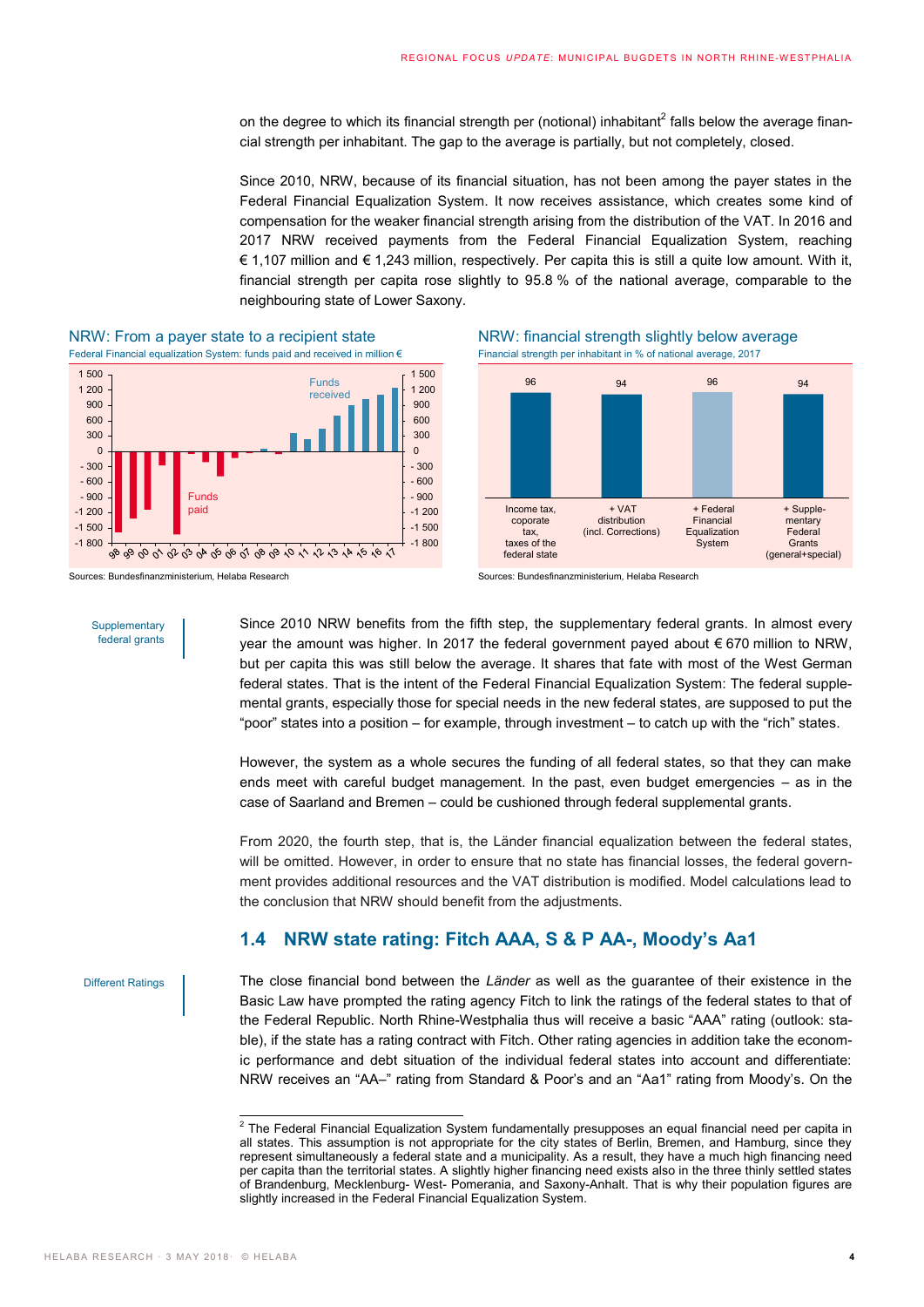one hand the state has almost average economic strength and has financial resources available through the various equalization mechanisms. On the other hand, for example, the per capita debt level in NRW is above the state average. In the current legislative period the new state government of NRW strives to balance the budget without additional debt. This has recently been reflected in an improvement in the outlook of Standard & Poor's from stable to positive.





Sources: Bundesfinanzministerium, Helaba Research

# <span id="page-4-0"></span>**2 NRW Municipal Code governs municipal finances**

## <span id="page-4-1"></span>**2.1 No bankruptcy for municipalities – who is liable?**

Before we take a look at the rules governing the settlement of budgets of the NRW municipalities, the first question that arises concerns the issue of liability in case a municipality runs into financial difficulties. Initially, the community itself is liable with all of its assets and revenues. Thus, under certain circumstances a distraint is possible against a NRW municipality for a monetary claim (§ 128 (1) Municipal Code NRW). However, bankruptcy proceedings over the assets of a municipality are not permissible under the law. This exclusion in the NRW Municipal Code § 128 (2) is derived from § 12 of the Bankruptcy Code. The latter law also establishes the inadmissibility of bankruptcy proceedings over the assets of the federal government and of a federal state.

An explicit assumption of liability of municipal loans by other regional authorities is not found in German legislation. Instead, the Basic Law lays down the following stipulations, which implicitly secure the existence of the municipalities: "Municipalities must be guaranteed the right to regulate all local affairs on their own responsibility, within the limits prescribed by the laws. Within the limits of their functions designated by a law, associations of municipalities shall also have the right of self-government according to the laws. The guarantee of self-government shall extend to the bases of financial autonomy …" (GG Art. 28 (2)).

The financial side of municipal self-government is also regulated in the Basic Law. Thus, Art. 106 (5) and (5a) GG guarantees the municipalities the right to a share of the major sources of tax receipts, the income tax and the VAT. In the last few years they received 15 % of the income tax and about 2 % of the VAT. Article 107 (2) GG guarantees the "reasonable equalization of the disparate financial capacities of the *Länder*, with due regard for the financial capacities and needs of municipalities (associations of municipalities)." Moreover, "[T]he respective shares of the Federation and the *Länder* in the revenue from the VAT shall be determined by a federal law requiring the consent of the Bundesrat" (Art. 105 (3) GG), which means they cannot be altered unilaterally by the federal government. What emerges from these various regulations is that municipalities and their financing needs are recognized by the law so that they are able to fulfil their tasks within the framework of self-government. Self-government. For the control of the self-government. Self-government. Self-government. What an expected is the flat of the self-government. The self-government is a self-government of the self-governm

Inadmissibility of bankruptcy proceedings over municipalities

> Implicit assumption of liability

Municipalities have access to major tax sources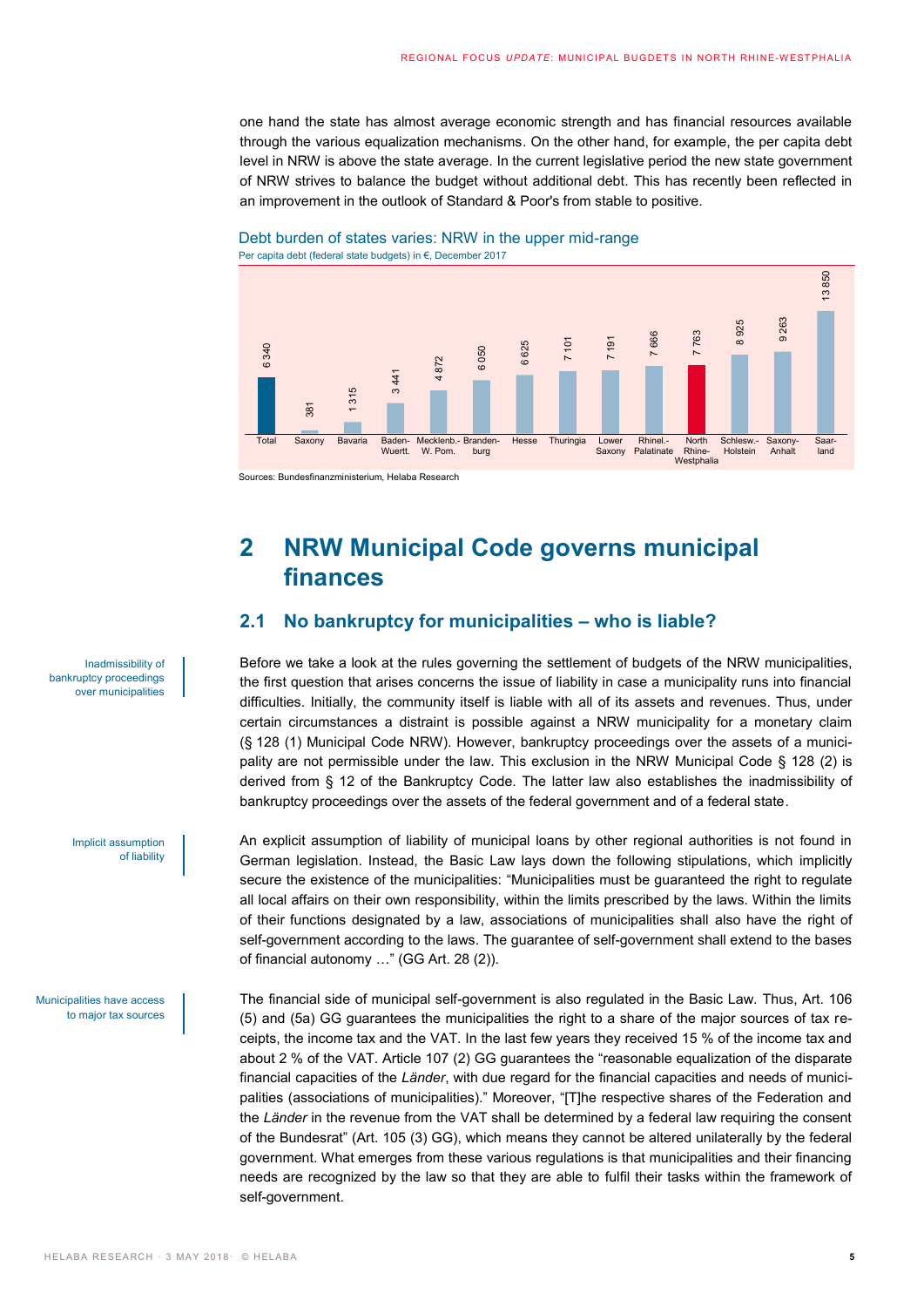Apart from the articles in the Basic Law with their rather general character, the NRW Municipal Code and decrees by the NRW Ministry of the Interior and since mid of 2017 the NRW Ministry of Regional Identity, Communities and Local Government, Building and Gender Equality lay down the legal framework for the municipalities. The Municipal Code provides, among other things, prescriptions about accounting, borrowing, and budgeting. A multi-level control system is also part of the Municipal Code. The inadmissibility of bankruptcy for municipalities postulated in the law is also to be de facto manifested in this way.

### <span id="page-5-0"></span>**2.2 Local authorities as statutory guarantors for institutions governed by public law**

In order to fulfil their tasks, local authorities can also found municipal companies in the form of incorporated institutions governed by public law (*Anstalt öffentlichen Rechts*), such as is described in § 114a of the Municipal Code for the state of North Rhine-Westphalia. In this way, the municipality regulates the legal relationships in a statute that contains "provisions pertaining to the name and tasks of the institution, the number of members of the board of directors and supervisory board, the level of share capital, the economic management, the administration of assets and the financial reporting obligations" (NRW Municipal Code § 114a (2)).

For the purpose of transparency, "the annual financial statements and the management report of the institution (...) are prepared and audited according to the provisions of the German Commercial Code (*Handelsgesetzbuch*, *HGB*) for large corporations, provided no further-reaching statutory provisions apply or to the extent that they do not conflict with any other statutory provisions" (NRW Municipal Code § 114a (10)).

The municipality assumes the statutory guarantee for their incorporated institutions governed by public law. It is thus "liable to an unlimited extent for the liabilities of the institution, insofar as any claims cannot be satisfied from its assets" (NRW Municipal Code § 114a (5)). The institution, for its part, is not permitted to accept any securities or guarantees for third parties, which is intended to ensure that the municipality maintains an overview of its risks.

### <span id="page-5-1"></span>**2.3 High degree of transparency: double-entry budget and annual financial statement**

For decades, the basis for assessing the financial situation of a municipality was the budget drawn up according to cameralistic accounting. In 2005, the state of NRW carried out a comprehensive reform of the municipal budget system: by 2009, at the latest, municipalities were required to introduce an accounting system based on double-entry bookkeeping. This high transparency was maintained: ever since, the annual accounting is carried out according to the double-entry system, and many NRW municipalities publish, alongside the balance sheet, also the entire annual account with a review of the economic situation on their homepage.

Equity is determined as a residual value

The assets listed on the balance sheet consist primarily of tangible and financial assets. The latter include shares in subsidiaries. The liabilities and equity side lists debt, provisions, and special items, as well as "equity". Municipalities do not have subscribed capital like corporations do. That is why the level of "equity" is determined as the residual value in the opening balance sheet by subtracting the liabilities, provisions, and extraordinary liability items from the total assets. The remaining value was the equity.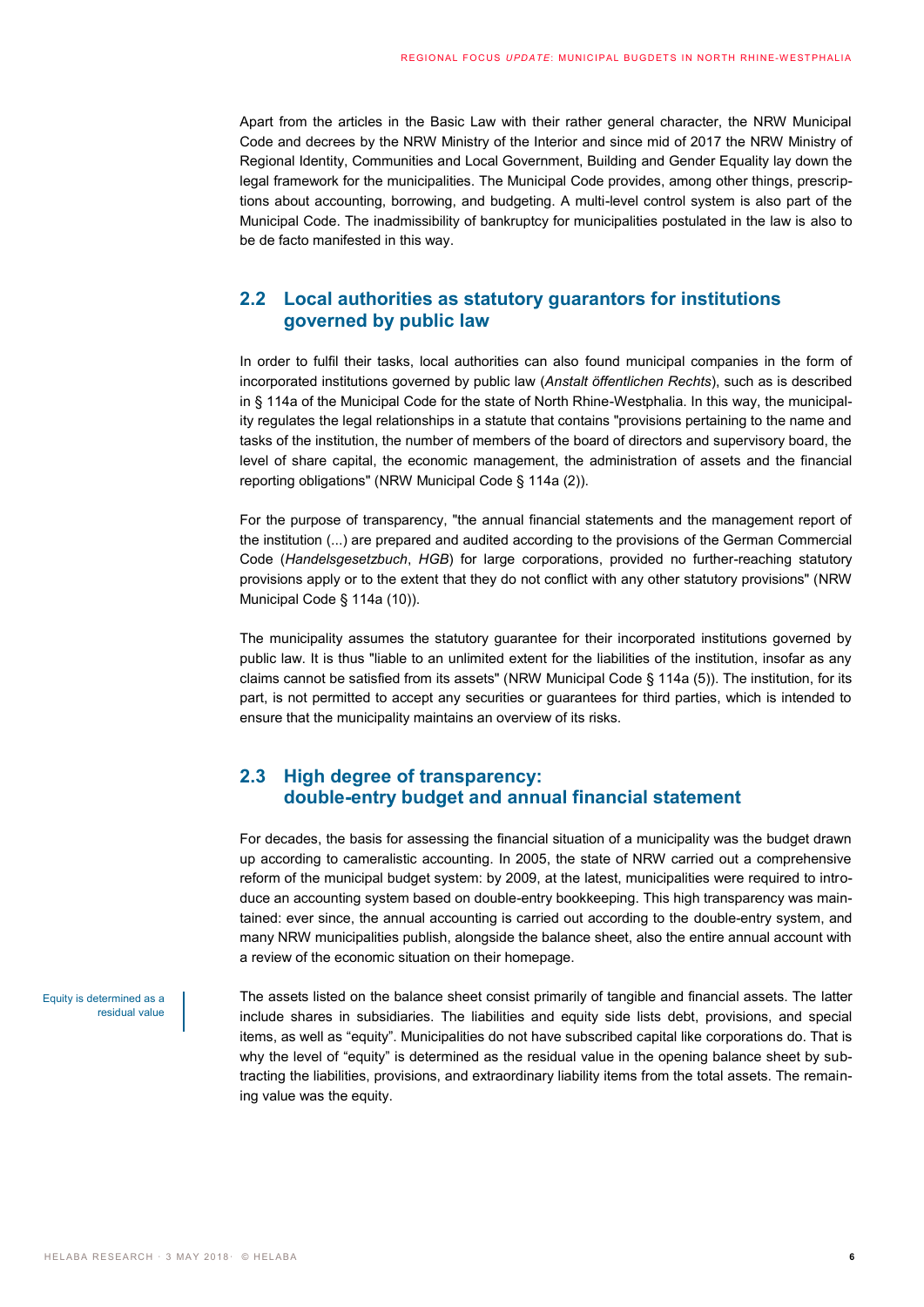#### Borrowing tied to financial capacity

Municipalities decide on

their own

### <span id="page-6-0"></span>**2.4 Borrowing for investment and to secure liquidity**

As for debt as the now often largest item on the liabilities side, the following holds true according to § 86 (1) of the NRW Municipal Code: "Loans can be taken out only for investment under the conditions of § 77 Sect. 3<sup>3</sup> and for debt rescheduling. The obligations thereby assumed must be in accord with the continuing capacity of the municipality." However, § 89 (2) of the NRW Municipal Code formulates another reason: "To ensure timely payments, the municipality may take out loans to secure liquidity up to the maximum amount set down in the budgetary by-laws (…)" A decree from the Ministry of the Interior spells out in detail the maturity structure of the liquidity loans. According to this issue, municipalities are allowed to make interest rate agreements with a maturity of up to ten years for half of the total amount of liquidity credit. For another quarter a maturity of five years can be agreed upon. The rest are limited to the fiscal year.

Municipal self-government in NRW states (NRW Municipal Code § 86 (2-4)) that the municipalities can decide largely autonomously about concrete borrowing and must procure approval only in exceptional cases. However, the supervisory authorities can check the uses to which investment loans are being put by looking at the balance sheet. Payment obligations that are the same as loans in economic terms must be disclosed prior to their legal effectiveness. With pure liquidity loans there is no obligation of disclosure. However, if interest rate arrangements are made with a term of more than five years, the municipality must coordinate this with the relevant local government supervisory authority.

### <span id="page-6-1"></span>**2.5 Municipal Code provides multi-level control system**

In addition to borrowing, the Municipal Code also regulates budget oversight through a multi-level system. Thus, the local government supervisory authority can impose conditions and be given rights of intervention if there are deviations from key numbers defined by the law. The "Pact for Strengthening City Finances" is another instrument for budget consolidation. The goal of this catalogue of measures is to ensure that NRW's municipalities remain solvent and are able to meet their borrowing obligations.

De facto balanced budget





### Composition of equity capital Paths to a budget that complies with the law



Sources: NRW Gemeindeordnung, Helaba Research CSBS: Concept for securing financial sustainability Sources: NRW Gemeindeordnung, Helaba Research

> $\overline{a}$  $3$  NRW Municipal Code § 77 Principles of funds procurement:

(1) The municipality imposes public charges according to legal provisions. (2) It must procure the funds needed to fulfill its tasks 1. to the extent that it is justifiable and advisable from special fees for services it provides, 2. otherwise out of taxes, to the extent that the other financial means are not adequate. (3) The municipality may take out loans only if other financing is not possible or would be economically not advantageous.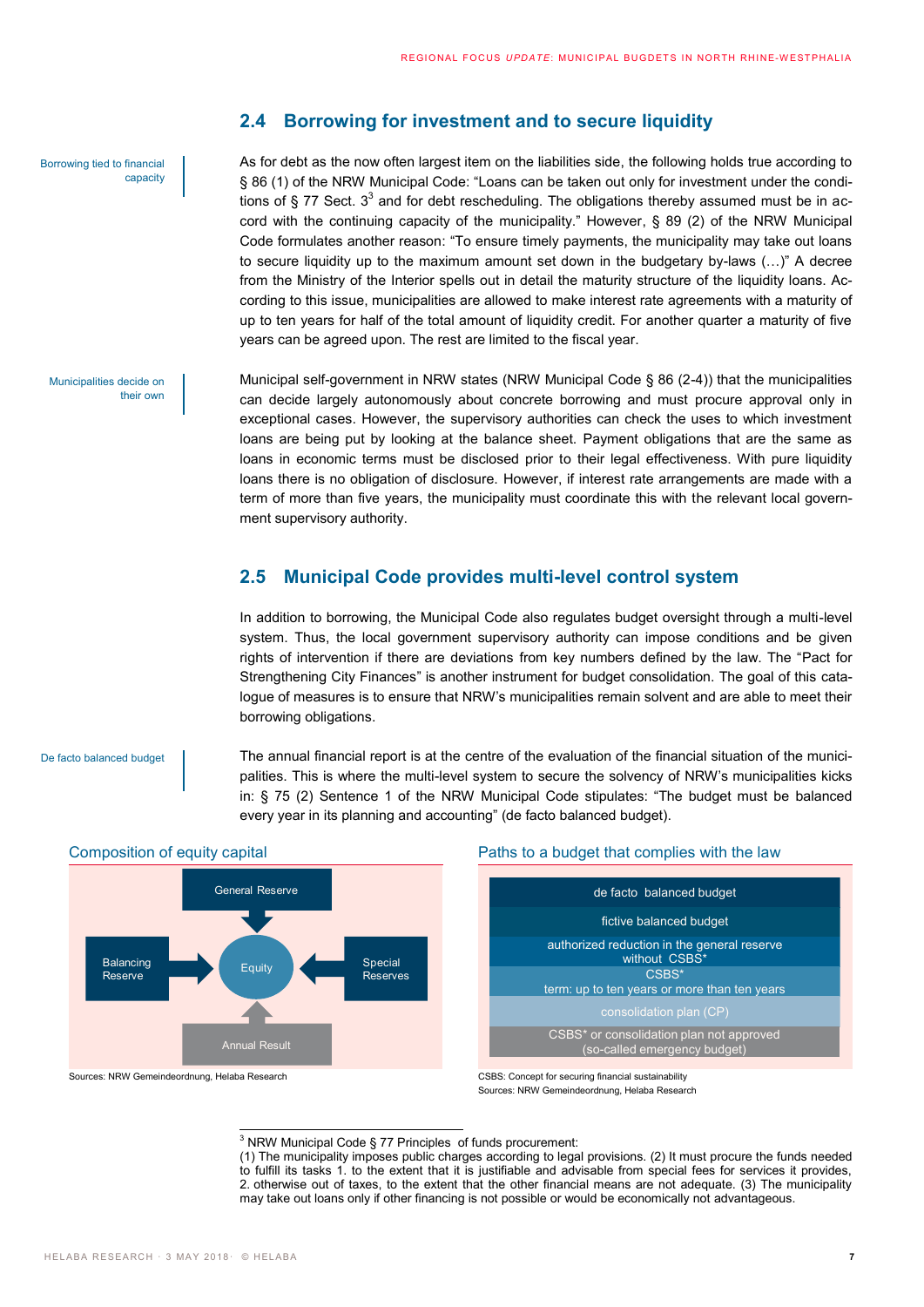However, the municipalities have other possibilities for drawing up a budget that complies with the law, though these possibilities come with increasing conditions on the part of the local government supervisory authority. Equity plays a central role in this. In the balance sheet, equity is made up of four items: general reserve, balancing reserve, special reserves, and the annual result.

Fictive balanced budget

Authorized reduction

Concept for securing budget sustainability

in equity

The requirement of a balanced budget is considered to have also been met (§ 75 (2) Sentence 2 NRW Municipal Code) "if the deficit in the plan and the deficit in the account can be covered by resorting to the balancing reserves" (fictive balanced budget).

However, in many municipalities the balancing reserve has been depleted by losses, which means that it can no longer be used to cover the deficit in the balance sheet. Here is where the third way of drawing up a budget in compliance with the law according to  $\S$  75 (4) NRW Municipal Code comes into play: "If a reduction in the general reserve is envisaged in drawing up the budget, this requires the approval of the supervisory authority" (authorized reduction in equity without a concept for securing budget sustainability).

The relationship between the deficit and the general reserve is important for the initiation of additional measures intended to contribute to the financial solvency of the municipalities. In this regard, § 76 (1) NRW Municipal Code lays down conditions which, if they are not met, compels a municipality to draw up a concept for securing budget sustainability (CSBS) in order to have its budget approved by the local oversight authority:

- Reduction in the general reserve by more than 5 % in each of two successive years
- 25 % reduction of the general reserve in one year
- Depletion of the general reserve in the medium term planning

Drawing up a CSBS obligates the municipalities to engage in long term budget planning, which, although it substantially constrains their manoeuvring room, is fundamentally intended to lead to a balanced budget within ten years, at the latest. In exceptional cases it is possible to deviate from this time frame. (CSBS: term up to ten years or term of more than ten years).

#### Emergency budget

Consolidation aid

As long as municipalities that have to draw up a CSBS or CP have not yet had their concept approved, they are subject to the strict directives of the supervisory authority, which can go so far that no decision-making authority remains with the municipality (so-called emergency budget).

## <span id="page-7-0"></span>**2.6 Pact for Strengthening City Finances and Municipal Financial Equalization**

In addition to the efforts by the municipalities to achieve balanced budgets, the state of North Rhine-Westphalia provides financial assistance. At the end of 2011 the state government put in place a program for municipalities in financial trouble, the "Pact for Strengthening City Finances." For municipalities that have or are threatened by excessive debt, it provides consolidation aid totalling  $\epsilon$  5.85 billion, which they receive directly or via the municipal financial equalization scheme. In return, the cities and municipalities affected have to embark on a consolidation course and generally have to present a budget balanced by their own efforts by 2022, at the latest.

### County-independent cities in NRW participating in the Pact for Strengthening City Finances

| 1 <sup>st</sup> Step<br>(compulsory) | $2nd$ Step<br>(voluntary) | 3rd Step<br>(voluntary) |
|--------------------------------------|---------------------------|-------------------------|
| Duisburg                             | Bottrop                   | Mülheim an der Ruhr     |
| Hagen                                | Essen                     |                         |
| Hamm                                 | Gelsenkirchen             |                         |
| Oberhausen                           | Herne                     |                         |
| Remscheid                            | Leverkusen                |                         |
| Wuppertal                            | Mönchengladbach           |                         |
|                                      | Solingen                  |                         |

Sources: NRW Ministry of Regional Identity, Communities and Local Government, Building and Gender Equality, Helaba Research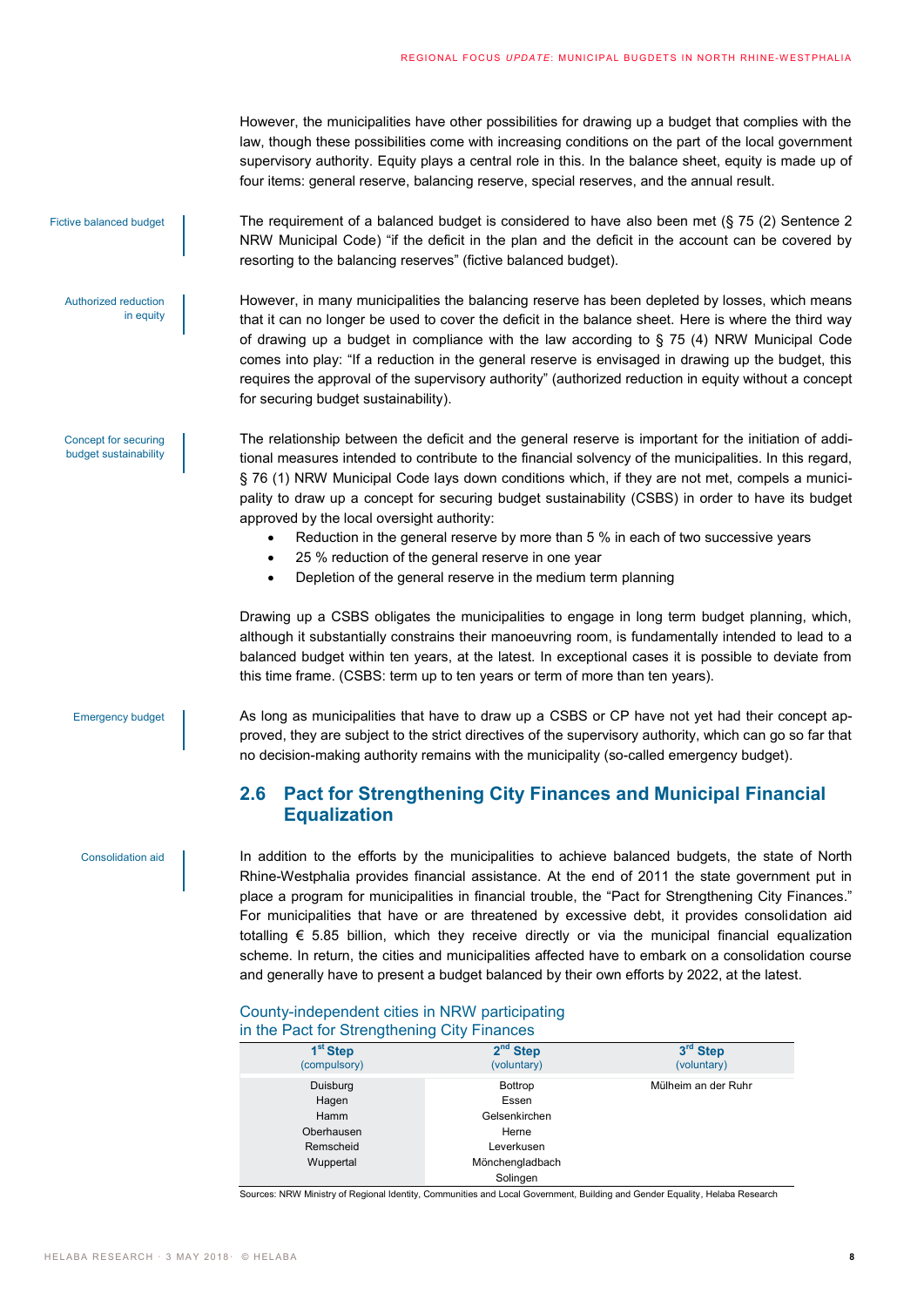14 of 23 Cites participating in the Pact for Strengthening Municipality Finances

> More regular funds apportioned for the municipalities

For 34 municipalities, participation in the Pact for Strengthening City Finances was mandatory because of their difficult budget situation. In a second step, an additional 27 municipalities were included on a voluntary basis. At the end of 2016 the law was amended, so that further municipalities, which had ran in excess debt, could apply for the program. Mülheim a. d. Ruhr, Alsdorf and Laer took the opportunity in 2017. Now 14 of 23 county-independent cities in NRW participate in the consolidation program.

Additionally, in recent years the state government has substantially expanded the regular funds that are apportioned within the framework of the municipal financial equalization scheme. For 2018 a volume of € 11.7 billion was granted, which was up 10 % over the previous year.

### <span id="page-8-0"></span>**2.7 Survey: Budget status of the county-independent cities**

The Ministry of the Interior of North Rhine-Westphalia publishes a list that provides information about the equity situation and the budget status of the municipalities. As of 31 December 2017, only 51 of 430 municipalities or associations of municipalities mentioned in this list were able to present a de facto balanced budget, which was fifteen more than the year before.

#### County-independent cities (*kreisfreie Städte*) in NRW: budget status 31 December 2017

|                  | <b>Inhabitants</b><br>31 Dec 2015 | <b>Negative Equity/</b><br><b>Excess Debt</b> | <b>Budget Status</b>                       |
|------------------|-----------------------------------|-----------------------------------------------|--------------------------------------------|
| Dortmund         | 586.181                           | not expected                                  | approved reduction in equity without CSBS* |
| Düsseldorf       | 612.178                           | not expected                                  | approved reduction in equity without CSBS* |
| Köln             | 1.060.582                         | not expected                                  | approved reduction in equity without CSBS* |
| Münster          | 310.039                           | not expected                                  | approved reduction in equity without CSBS* |
| Bielefeld        | 333.090                           | not expected                                  | CSBS* approved                             |
| <b>Bochum</b>    | 364.742                           | not expected                                  | CSBS* approved                             |
| Bonn             | 318.809                           | not expected                                  | CSBS* approved                             |
| Krefeld          | 225.144                           | not expected                                  | CSBS* approved                             |
| <b>Bottrop</b>   | 117.143                           | not expected                                  | consolidation plan approved                |
| Gelsenkirchen    | 260.368                           | not expected                                  | consolidation plan approved                |
| Hamm             | 179.397                           | not expected                                  | consolidation plan approved                |
| Leverkusen       | 163.487                           | not expected                                  | consolidation plan approved                |
| Mönchengladbach  | 259.996                           | not expected                                  | consolidation plan approved                |
| Aachen           | 245.885                           | occurrence after financial planning period**  | approved reduction in equity without CSBS* |
| Duisburg         | 491.231                           | has occurred                                  | consolidation plan approved                |
| Essen            | 582.624                           | has occurred                                  | consolidation plan approved                |
| Hagen            | 189.044                           | has occurred                                  | consolidation plan approved                |
| Herne            | 155.851                           | has occurred                                  | consolidation plan approved                |
| Mülheim a. d. R. | 169.278                           | has occurred                                  | consolidation plan approved                |
| Oberhausen       | 210.934                           | has occurred                                  | consolidation plan approved                |
| Remscheid        | 109.499                           | has occurred                                  | consolidation plan approved                |
| Solingen         | 158.726                           | has occurred                                  | consolidation plan approved                |
| Wuppertal        | 350.046                           | has occurred                                  | consolidation plan approved                |

\*CSBS: Concept for Securing Budget Sustainability \*\*Financial planning period: 2017 and the three following planning years Sources: NRW Ministry of Regional Identity, Communities and Local Government, Building and Gender Equality, Helaba Research

No county-independent city in NRW achieved a de facto balanced budget or could balance the budget at least fictively. Aachen, Dortmund, Düsseldorf, Köln and Münster needed an authorized reduction in equity without having to draw up a CSBS. Due to their fiscal position, Bielefeld, Bochum, Bonn and Krefeld had to come up with a CSBS. These were all approved.

The other 14 county-independent cities are participating compulsorily or voluntarily in the Pact for Strengthening City Finances. Their consolidation plans were approved in 2017. Out of a total of 64 municipalities participating in the Pact, most of them had an approved consolidation plan last year, except the municipalitiy Monschau.